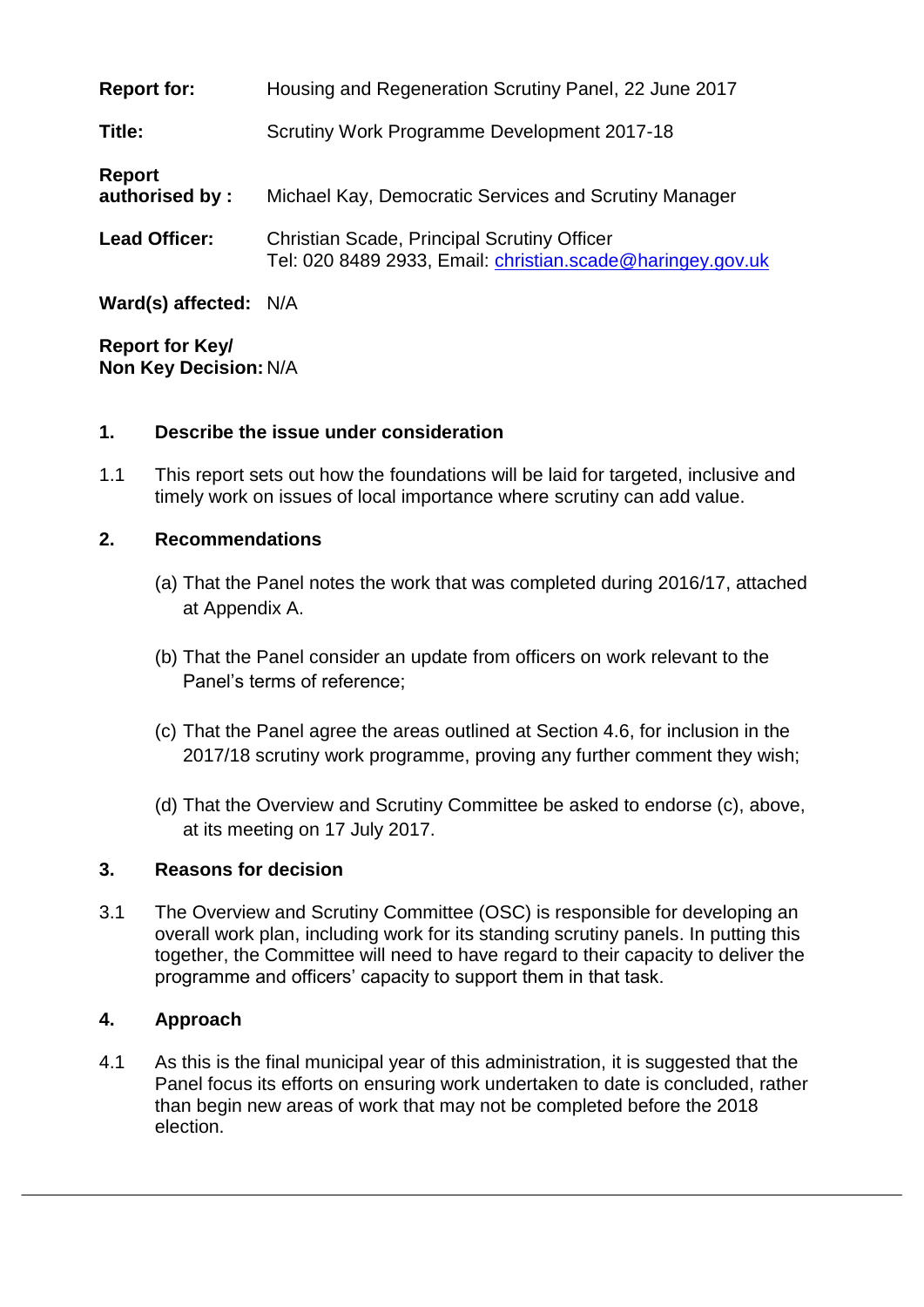- 4.2 Prior to the end of the previous municipal year, the Overview and Committee agreed that there would be little value in holding another 'Scrutiny Café' event with stakeholders given each Panel had already identified work it could undertake this year.
- 4.3 Individual scrutiny panels will need to develop work programmes according to their own priorities and remaining work from the previous years. This will involve engagement with officers, and other stakeholders, at the first meeting. Prior to any review work being commenced, it is expected that the Overview and Scrutiny Committee will consider and approve scoping proposals as usual.
- 4.4 Panel chairs will also continue to hold briefing sessions on Corporate Priorities with priority, performance and finance leads to support strategic understanding and enable work programmes to be linked to corporate priorities.
- 4.5 Over the past year, the OSC undertook efforts to ensure effective financial scrutiny at each of the three stages –budget setting, expenditure monitoring, outturn reviewing. These efforts included training for Members, scrutiny of inyear expenditure and the positive response of Cabinet to Scrutiny recommendations in the setting of the MTFS.
- 4.6 The following sets out the expected issues to be considered at Panel meetings in the next year. This is based on the updates requested in the last municipal year, and the assumption that the process for scrutiny of budget setting will run the same as last year (though the recent restructure of the Senior Leadership Team and establishment of a new Chief Finance Officer post, to be recruited to, may mean this is subject to change):

| 2 October          | <b>Selective Licensing Update</b>                                                                                                                      |
|--------------------|--------------------------------------------------------------------------------------------------------------------------------------------------------|
|                    | Other items TBC                                                                                                                                        |
| 7 November         | An update on the financial performance of P4 and P5<br>Services - Budget Monitoring (Timing TBC)                                                       |
|                    | Other items TBC                                                                                                                                        |
| 19 December        | <b>Budget Scrutiny</b>                                                                                                                                 |
| 13 March           | <b>Other Items TBC</b>                                                                                                                                 |
| <b>Other Items</b> | To consider how the Council is performing against housing                                                                                              |
| <b>Timings TBC</b> | supply commitments within the policy framework (suggested<br>by OSC as part of the Sale of Land at Kerswell Close Call-In<br>- minutes available here) |
|                    | The work of the Decision Panel, how it operates and how<br>this could be improved                                                                      |
|                    | Older People Housing - not just the Supported Housing<br><b>Review</b>                                                                                 |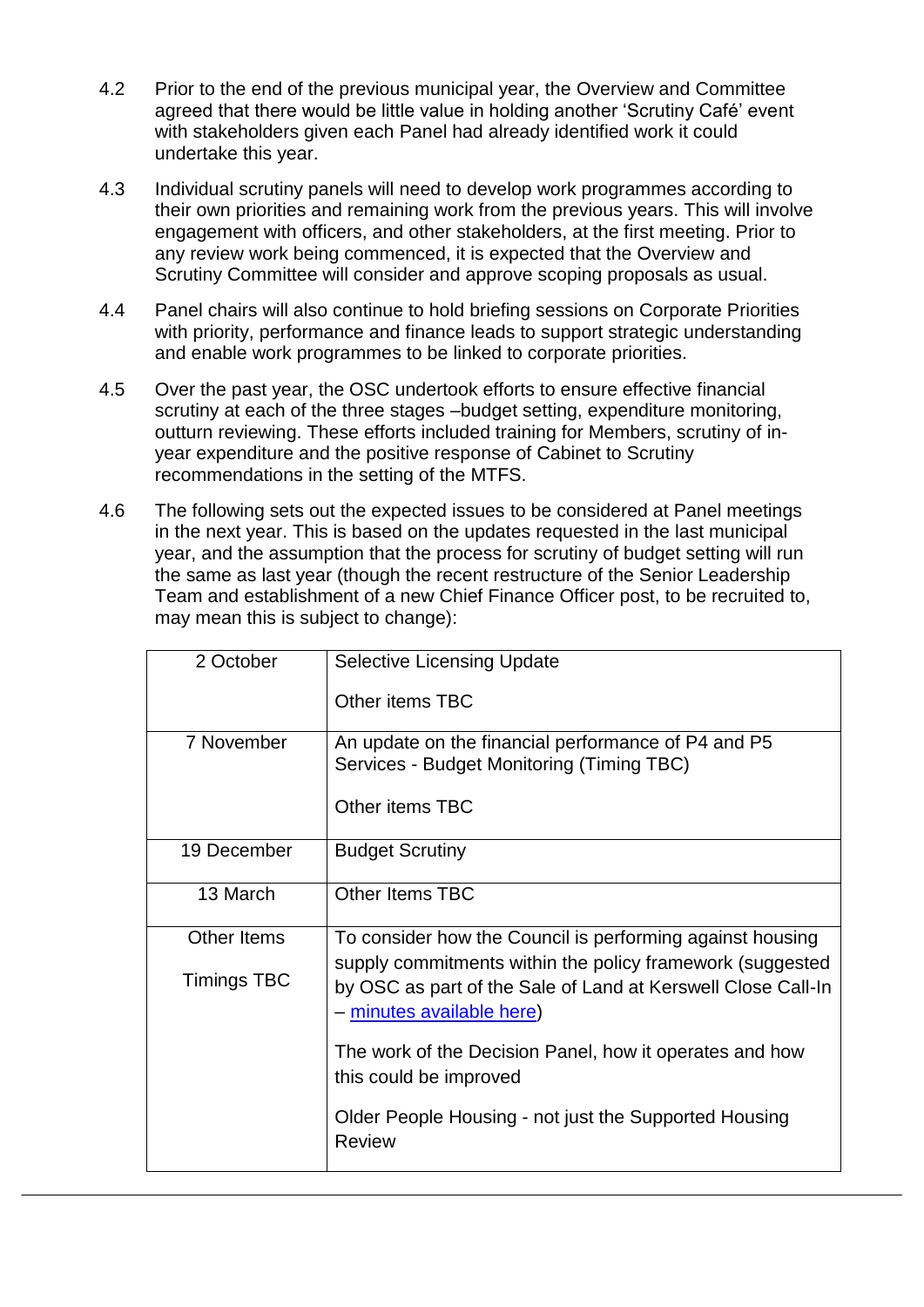4.7 Panel Members are encorgaed to suggest additional matters they would like to pursue. As usual, the Panel can use the Forward Plan of Key Decisions in identifying matters for consideration on a more immediate timescale.

<http://www.minutes.haringey.gov.uk/mgListPlans.aspx?RP=110&RD=0&J=1>

4.8 There is currently no proposal for a general training offer for Scrutiny Members, as has occurred in previous years with financial scrutiny and chairing skills. However, as ever, Members are invited to make any requests for training direct to Democratic Services or to discuss shared needs in an informal meeting.

# **5. Background – Good scrutiny practice**

*"Scrutiny is based on the principle that someone who makes a decision…should not be the only one to review or challenge it. Overview is founded on the belief that an open, inclusive, member-led approach to policy review…results in better policies in the long run."*

Jessica Crowe, former Executive Director, Centre for Public Scrutiny

- 5.1 Developing an effective work programme is the bedrock of an effective scrutiny function. The careful selection and prioritisation of work is essential if the scrutiny function is to be successful, achieve added value and retain credibility.
- 5.2 A summary of what needs to be done to develop a successful work programme is provided below.

#### **An effective scrutiny work programme should reflect a balance of activities:**

- Holding the Executive to account
- Policy review and development reviews to assess the effectiveness of existing policies or to inform the development of new strategies
- Performance management identifying under-performing services, investigating and making recommendations for improvement
- External scrutiny scrutinising and holding to account partners and other local agencies providing key services to the public
- Public and community engagement engaging and involving local communities in scrutiny activities and scrutinising those issues which are of concern to the local community

# **Key features of an effective work programme:**

- A member led process, short listing and prioritising topics with support from officers – that:
	- reflects local needs and priorities issues of community concern as well as Corporate Plan and Medium Term Financial Strategy priorities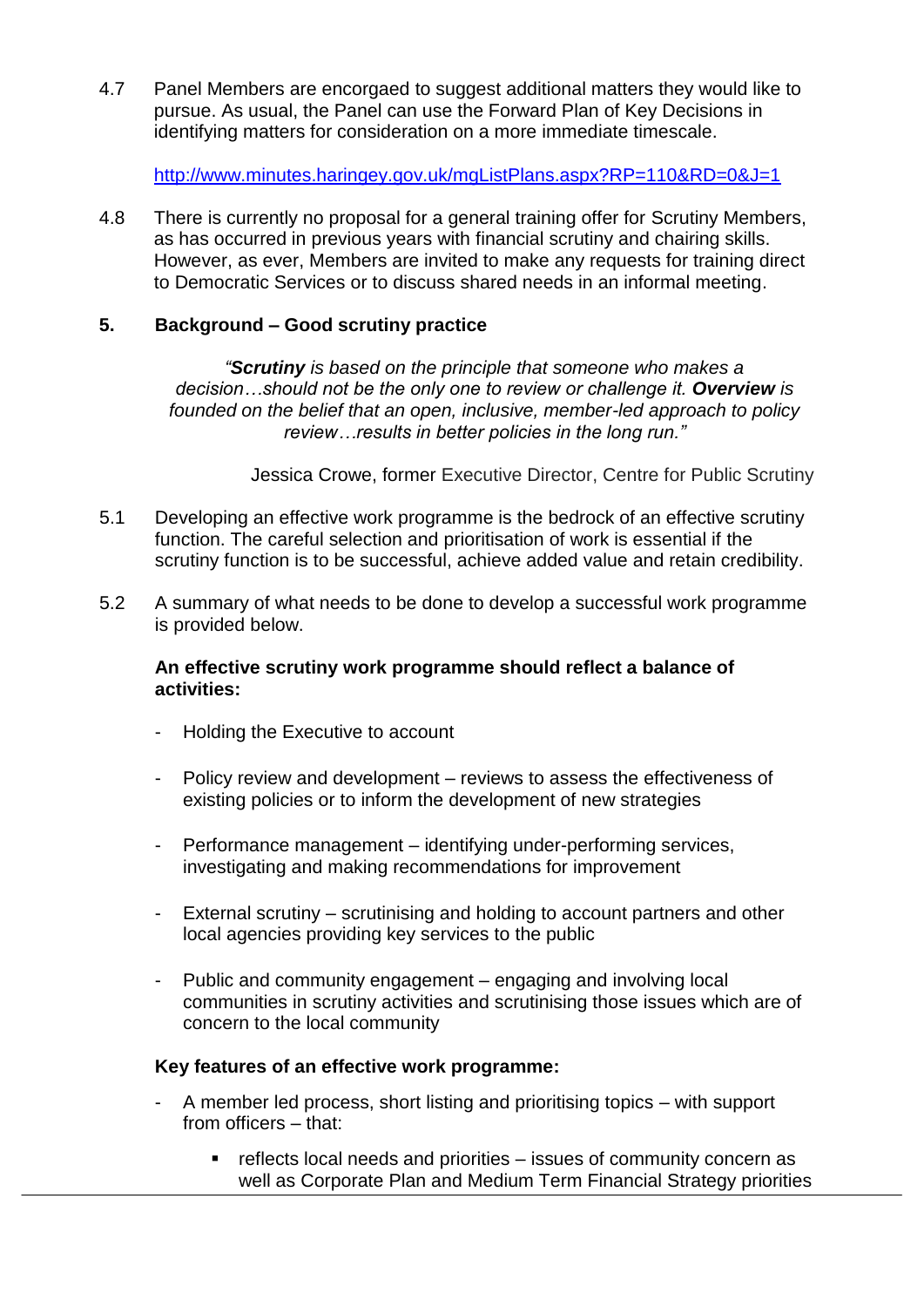- **PEDIORITY IS NOTE THAT IS SET THAT THE PRIOR IS SET THAT IS SET IS SET THAT IS SET THAT IS SET THAT IS SET THAT IS SET THAT IS SET THAT IS SET THAT IS SET THAT IS SET THAT IS SET THAT IS SET THAT IS SET THAT IS SET THAT I**
- **EXEC** involves local stakeholders
- **EXECT:** is flexible enough to respond to new or urgent issues
- 5.3 Depending on the selected topic, and planned outcomes, scrutiny work will be carried out in a variety of ways, using various formats. This will include a variety of one-off reports. In accordance with the scrutiny protocol, the OSC and Scrutiny Panels will draw from the following to inform their work:
	- Performance Reports;
	- One off reports on matters of national or local interest or concern (e.g. Casey Report);
	- Issues arising out of internal and external assessment (e.g. Ofsted, Care Quality Commission);
	- Reports on strategies and policies under development, or other issues on which the Cabinet or officers would like scrutiny views or support;
	- Progress reports on implementing previous scrutiny recommendations accepted by the Cabinet or appropriate Executive body.
- 5.4 In addition, in-depth scrutiny work, including task and finish projects, are an important aspect of Overview and Scrutiny and provide opportunities to thoroughly investigate topics and to make improvements. Through the gathering and consideration of evidence from a wider range of sources, this type of work enables more robust and effective challenge as well as an increased likelihood of delivering positive outcomes. In depth reviews should also help engage the public, and provide greater transparency and accountability. It is nevertheless important that there is a balance between depth and breadth of work undertaken so that resources can be used to their greatest effect.

# **6. Contribution to strategic outcomes**

6.1 The contribution of scrutiny to the corporate priorities will be considered routinely as part of the Panel's work programme development.

# **7. Statutory Officers comments**

#### **Finance and Procurement**

7.1 There are no financial implications arising from the recommendations set out in this report. Should any of the work undertaken by Overview and Scrutiny generate recommendations with financial implications these will be highlighted at that time.

#### **Legal**

- 7.2 There are no immediate legal implications arising from the report.
- 7.3 In accordance with the Council's Constitution, the approval of the future scrutiny work programme falls within the remit of the OSC.